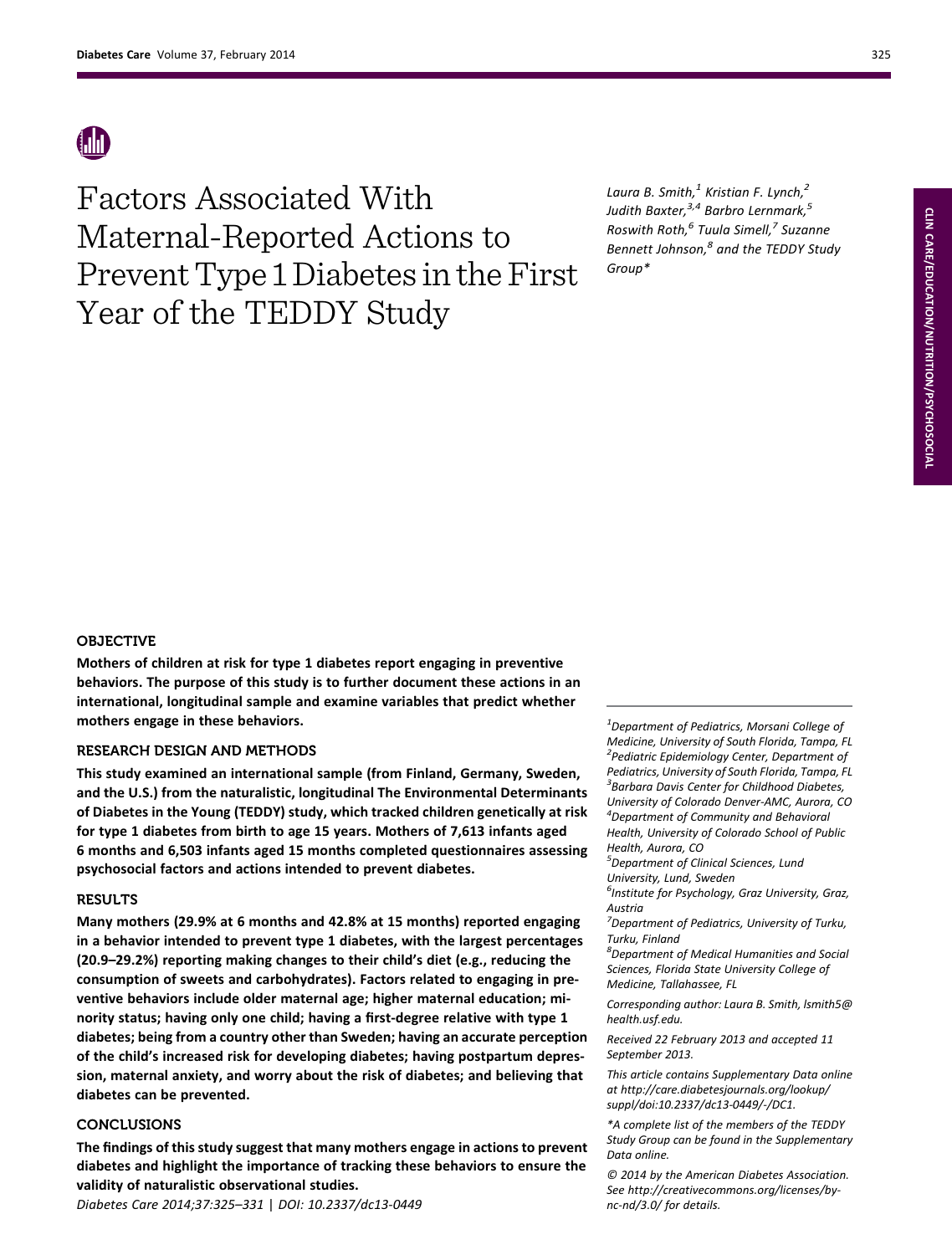There is mixed evidence suggesting that individuals make behavior changes after being notified of their genetic risk for certain diseases. Behaviors such as smoking cessation, physical activity, and medication and vitamin usage have shown little or no change because of risk notification, whereas there is some evidence that individuals make dietary changes as a result (1). Screening behaviors do increase in patients notified of increased genetic risk for cancer (2). Furthermore, patients increase dietary supplement usage when informed of an increased risk for developing Alzheimer disease, despite the fact that these changes have not been shown to prevent or delay the condition (3). There currently is no means of preventing type 1 diabetes in children with genetic risk for the disease; despite this, many caregivers report engaging in preventive behaviors. In the Prospective Assessment in Newborns of Diabetes Autoimmunity (PANDA) study (4), an observational study following infants at genetic risk for type 1 diabetes, many mothers reported taking actions intended to prevent diabetes. In fact, when parents were provided with a list of possible prevention behaviors more than 3 years after study enrollment, 67% reported behaviors intended to prevent diabetes, which included behaviors to monitor for the development of diabetes. Studies examining a smaller subgroup of the Diabetes Prevention Trial–Type 1 (DPT-1) (5,6), which examined caregivers of children and adults with genetic risk of diabetes who were offered research interventions, found that 38–48% of parents reported initiating actions to prevent type 1 diabetes. In both studies, dietary changes were the most commonly reported type of preventive behavior. Both the PANDA and the DPT-1 studies supported the assertion that many caregivers engage in preventive behaviors; however, data were cross-sectional and based on relatively small sample sizes within the U.S. only.

The Environmental Determinants of Diabetes in the Young (TEDDY) study is an international, longitudinal, naturalistic study following more than 8,000 children in an effort to identify the

environmental trigger(s) of type 1 diabetes in children who are genetically at risk for the disease. TEDDY participants were identified at birth and joined the study before 4.5 months of age (7). Since parents were informed of their baby's risk for type 1 diabetes as part of the TEDDY recruitment process, monitoring parental efforts to prevent the disease in the child is critical to understanding the impact of TEDDY on children and families. Furthermore, although families were told there was nothing they could do to prevent diabetes, many parents may still engage in behavior changes, and these changes could affect the interpretation of the natural history data collected as part of TEDDY. The current study documents maternal reports of actions to prevent type 1 diabetes during the first year of the TEDDY study. This study also examined the characteristics of mothers who reported such preventive actions, including both sociodemographic and psychological variables.

# RESEARCH DESIGN AND METHODS

Participants in the TEDDY Study TEDDY is a natural history study designed to identify environmental triggers of autoimmunity and the onset of type 1 diabetes in genetically at-risk children identified at three centers in the U.S. (in Colorado, Georgia/Florida, and Washington State) and three centers in Europe (in Finland, Germany, and Sweden). Infants are screened at birth using HLA genotyping and families of infants eligible for HLA testing are invited to participate. Families were recruited from both the general population and from a subset of families with a first-degree relative (FDR) affected by type 1 diabetes. As part of the study sampling design, the German site recruited a larger proportion of participants with an FDR with type 1 diabetes than other sites. Parents were fully informed of the infant's increased genetic risk, and infants were enrolled in the study before 4.5 months of age. After enrollment, families participate in clinic visits every 3 months during the first 4 years of the child's life and every 6 months thereafter up to the age of 15 years. A variety of data are collected during each study visit, including biological samples (e.g., blood and

saliva), records of the child's diet, illnesses, and life stressors as well as information about related psychosocial functioning of the caregiver and child, as reported by the caregiver.

This study focuses on the first year of families' participation in the TEDDY study, which began when infants were between birth and 4.5 months of age. Data from the 6- and 15 month study visits were used and were current as of June 30, 2011. Of a total of 8,677 participants who joined the TEDDY study, 8,133 completed the 6- or 15 month study visits. (For an extensive discussion of the characteristics of participants who dropped out during the first year of TEDDY, see Johnson et al. [8].) Of these participants, questionnaire data used for this study were available for 7,613 participants at the 6-month visit and 6,503 participants at the 15-month visit; 6,303 completed questionnaires at both 6 and 15 months. Only mothers' responses were used because mothers were most often identified as the primary caregiver.

#### Measures

#### Sociodemographic Variables

Child sociodemographic characteristics included sex (male/female); ethnic minority status (U.S.: the child's mother's first language is not English or the mother was not born in the U.S. or the child is a member of an ethnic minority group [yes/no]; Europe: the child's mother's first language or country of birth is other than that of the country in which the child resides [yes/no]); whether the child is an only child (yes/no); and whether the child has an FDR with type 1 diabetes (yes/ no). Maternal sociodemographic characteristics included mother's age (years); mother's education (primary education or high school, trade school or some college, graduated from college); and marital status (married/ living together vs. single parent). Household crowding was measured by the number of persons in the household divided by the number of rooms in the house. Because the crowding variable was skewed, it was rescored to normalize the distribution  $(1 = 0-0.49)$ ;  $2 = 0.50 - 0.59$ ;  $3 = 0.60 - 0.75$ ;  $4 = 0.76 1.00; 5 = >1.00$ .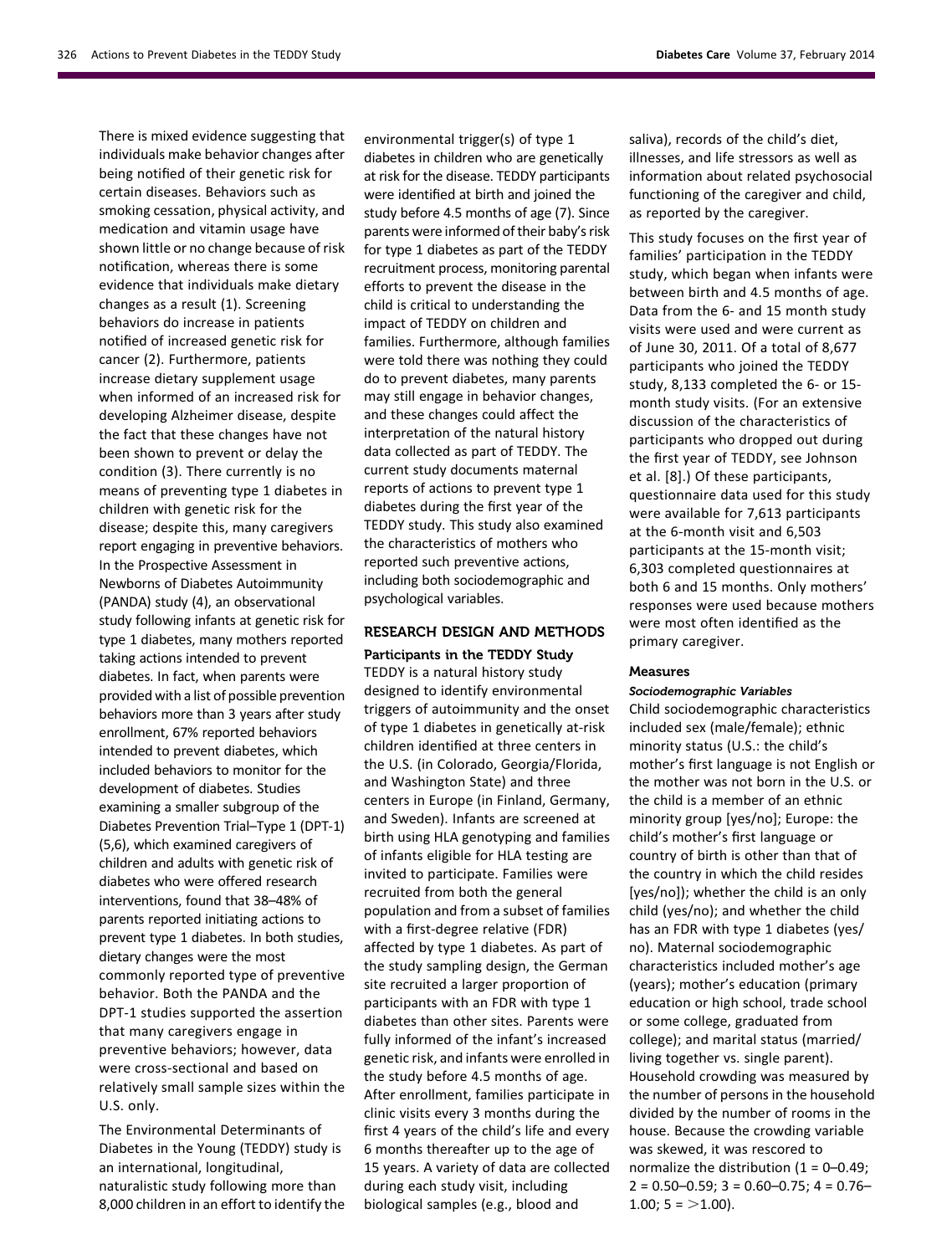# Maternal Anxiety About the Child's Diabetes Risk

An abbreviated six-item version of the state component of the Spielberg State-Trait Anxiety Inventory (STAI) (9) was used to assess maternal anxiety about the child's risk of developing type 1 diabetes. This abbreviated form showed excellent internal consistency (coefficient  $\alpha$  of 0.901 and 0.904 at 6and 15-month study visits, respectively). Mothers also were asked, "How often do you worry that your child will develop diabetes?"; this question was scored on a 5-point Likert scale (1 = never,  $5 =$  very often).

#### Maternal Depression

Postpartum depression was measured at the 6-month study visit using the Edinburgh Postnatal Depression Scale (EPDS) (10,11) (coefficient  $\alpha$  = 0.844). Because the EPDS total scores were skewed, they were rescored to normalize the distribution  $0 = 0$ ,  $1 = 1-2$ ,  $2 = 3-5$ ,  $3 = 6-8$ ,  $4 = 12$ ,  $5 = 13-27$ . In addition, scores were coded as above or below the clinical cutoff for postpartum depression ( $\geq$ 13). At the 15-month visit, maternal depression was assessed using the 6-item depression scale from the Well-Being Questionnaire (WBQ) (12), which showed fair internal consistency (coefficient  $\alpha$  = 0.664). The WBQ depression scale scores also were skewed, so they were recoded to normalize the distribution ( $0 = 0-1$ ;  $1 =$ 2–4;  $3 = \geq 5$ ). The EDPS (6 months) and the WBQ (15 months) were correlated  $(r = 0.40; P < 0.001).$ 

Maternal Perception of Diabetes Risk Mothers were asked about their perception of their child's risk for developing type 1 diabetes at the 6- and 15-month study visits, and their responses were coded as accurate (the child's diabetes risk was higher or much higher than other children's risk) or underestimated (the child's diabetes risk was the same, somewhat lower, or much lower than other children's risk).

# Maternal Belief That Diabetes Risk Can Be Reduced

At the 6- and 15-month study visits, mothers were asked if they believe they can do something to reduce their child's risk for developing type 1 diabetes. Responses were provided on a 5-point

Likert scale  $(1 =$  strongly disagree,  $5 =$ strongly agree).

Maternal Actions to Prevent Diabetes At the 6- and 15-month study visits, mothers were asked the following in questionnaire format: "Sometimes people do things to try to stop their child from getting diabetes. Sometimes people do nothing special to try to prevent diabetes in the child. Have you done anything to try to stop or prevent your child from getting diabetes?" If the mother responded "yes," she was asked to list the actions she had taken. Her response(s) were then coded into 105 possible actions. Each response was coded into only one action; however, if mothers provided more than one response, multiple actions were coded. For data analysis purposes, codes that represented similar themes were collapsed into eight categories: 1) breast-feeding (e.g., increasing duration of breast-feeding); 2) diet (e.g., decreased sweet consumption, avoided cow's milk; dietary changes other than breast-feeding), 3) dietary supplements (e.g., gave probiotics, gave vitamin D); 4) illness prevention (e.g., protected child from germs by using antibacterial soap); 5) alternative medicine (e.g., child had acupuncture); 6) physical activity (e.g., encouraged exercise); 7) stress reduction (e.g., avoided stressful situations for child); and 8) other. Preventive actions were coded into only one category.

### Statistical Analysis

McNemar test was used to determine whether the frequency of maternal reports of actions to prevent type 1 diabetes significantly changed from 6 to 15 months. Univariate analyses were

initially conducted to examine sociodemographic and psychological characteristics of mothers who did and did not report actions to prevent diabetes in their child. Differences in the frequency of actions to prevent diabetes across sociodemographic variables, maternal psychological functioning, and diabetes-specific beliefs were performed using  $\chi^2$  tests. Independent two-sample  $t$  tests examined for significant differences in continuous variables between children whose caregivers reported an action to prevent type 1 diabetes compared with other children. Hierarchical logistic regression was used to identify a best final model of those unique characteristics that best differentiated mothers who reported engaging in behaviors to prevent diabetes in the child from mothers who did not. A hierarchical modeling approach enters variables in logically connected blocks, with blocks and their order of entry selected on an a priori basis. In this way, the statistical examination of each successive block of variables represents the contribution of those variables over and above the preceding blocks. In the current hierarchical model, variables were entered beginning with the most general demographic variables, followed by variables hypothesized to be most related to the outcome. In particular, the following blocks were entered: 1) sociodemographic factors, 2) maternal psychological factors (anxiety about the child's diabetes risk and depression), and 3) maternal diabetes-specific cognitive factors (diabetes risk perception and belief that diabetes risk can be reduced). P values

| Table 1-Actions to prevent type 1 diabetes by category        |              |              |  |  |  |  |
|---------------------------------------------------------------|--------------|--------------|--|--|--|--|
| Preventive actions                                            | 6 Months     | 15 Months    |  |  |  |  |
| No action reported                                            | 70.1 (5,337) | 57.2 (3,720) |  |  |  |  |
| Any action reported                                           | 29.9 (2,276) | 42.8 (2,783) |  |  |  |  |
| Breast-feeding                                                | 6.2(486)     | 3.6(286)     |  |  |  |  |
| Diet                                                          | 20.9 (1,631) | 29.2 (2,279) |  |  |  |  |
| Dietary supplements                                           | 1.3(102)     | 2.2(167)     |  |  |  |  |
| Illness prevention                                            | 1.8(150)     | 2.1(165)     |  |  |  |  |
| Alternative medicine                                          | 0.1(8)       | 0.2(15)      |  |  |  |  |
| Physical activity                                             | 1.3(102)     | 4.5(349)     |  |  |  |  |
| Stress reduction                                              | 1.3(102)     | 1.5(118)     |  |  |  |  |
| Other action                                                  | 5.5(436)     | 6.3(493)     |  |  |  |  |
| Data are $\%$ (n). Mothers could report more than one action. |              |              |  |  |  |  |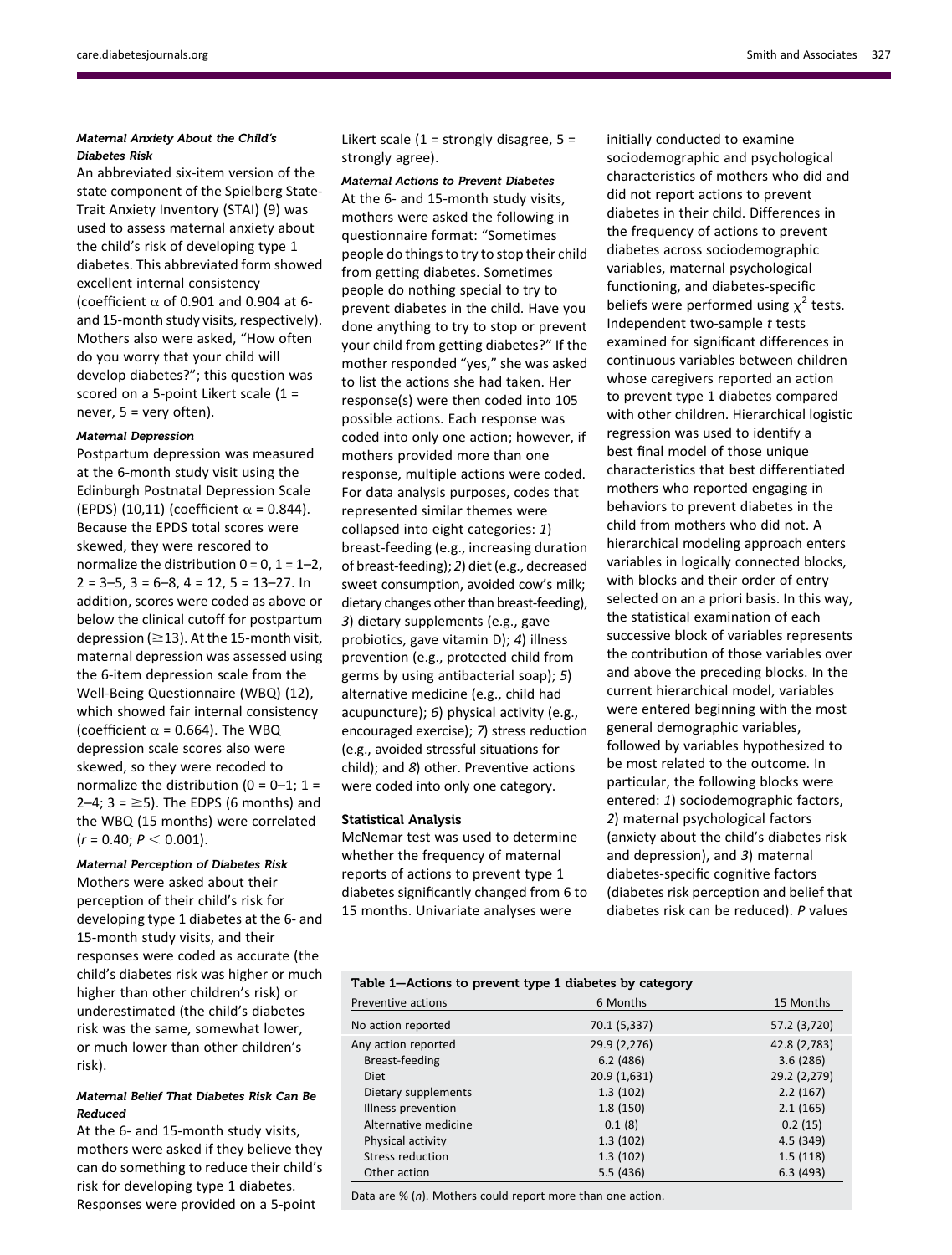$<$ 0.05 were considered statistically significant and were retained, whereas nonsignficant variables were removed from the regression. Only participants with complete data for all variables were retained in this analysis (7,108 at 6 months and 6,144 at 15 months). All analyses were performed using SAS 9.3.

### **RESULTS**

### Frequency of Actions to Prevent Diabetes

Overall, 29.9% of mothers reported at least one action to prevent type 1 diabetes at 6 months, and 42.7% reported at least one action at 15 months. Dietary changes were most commonly reported, followed by breast-feeding duration and increased physical activity (at 15 months) (Table 1). The specific type of dietary change reported most often was reduction of sweets/carbohydrates, with 31.5 and 46% of those reporting a dietary change specifying this type of action at 6 and 15 months, respectively (data not shown). To test the statistical significance of the increase in the percentage of mothers reporting actions to prevent type 1 diabetes at 6 and 15 months, the data were restricted to those who completed both the 6-month and 15-month study visits ( $n = 6,303$ ). Seven percent of mothers who reported at least one action to prevent diabetes at 6 months did not report any action at 15 months. At 15 months, 19.8% of mothers reporting taking a preventive action had not reported an action at 6 months, whereas 22.6% reported an action at both 6 and 15 months. Thus, the significant increase at the 15-month visit compared with the 6-month visit ( $P <$ 0.001) was largely due to additional mothers reporting an action to prevent diabetes.

Univariate analyses showed significant differences in many of the socio demographic variables between mothers who did and did not report actions to prevent diabetes at both the 6- and 15-month study visits (Table 2). At both study time points, the children of mothers who reported actions to prevent type 1 diabetes were more likely to be only children, be from an ethnic minority, and have an FDR with

|                                           |                | Mothers reported an action to prevent type 1 diabetes |               |                |              |               |  |
|-------------------------------------------|----------------|-------------------------------------------------------|---------------|----------------|--------------|---------------|--|
| Sociodemographic                          | 6 Months       |                                                       |               | 15 Months      |              |               |  |
| variables                                 | Total $(n)^a$  | Yes (%)                                               | $P$ value $b$ | Total $(n)^a$  | Yes (%)      | $P$ value $b$ |  |
| Married/<br>cohabitating                  |                |                                                       |               |                |              |               |  |
| No                                        | 300            | 33.3                                                  |               | 231            | 48.1         |               |  |
| Yes                                       | 6,915          | 29.8                                                  | 0.197         | 6,188          | 42.4         | 0.089         |  |
| <b>Maternal education</b><br>High school/ |                |                                                       |               |                |              |               |  |
| primary                                   | 1,427          | 24.8                                                  |               | 1,222          | 38.5         |               |  |
| Trade school                              | 1,802          | 29.9                                                  |               | 1,550          | 43.2         |               |  |
| Higher education                          | 3,976          | 32.0                                                  | $<$ 0.001     | 3,643          | 43.8         | 0.004         |  |
| Sex of child                              |                |                                                       |               |                |              |               |  |
| Male<br>Female                            | 3,871<br>3,742 | 29.9<br>29.9                                          | 0.949         | 3,333<br>3,170 | 42.9<br>42.6 | 0.795         |  |
|                                           |                |                                                       |               |                |              |               |  |
| Child's ethnic<br>minority status         |                |                                                       |               |                |              |               |  |
| <b>No</b>                                 | 6,070          | 29.3                                                  |               | 5,441          | 41.6         |               |  |
| Yes                                       | 1,142          | 32.8                                                  | 0.018         | 926            | 48.2         | < 0.001       |  |
| Only child                                |                |                                                       |               |                |              |               |  |
| No                                        | 4,185          | 28.9                                                  |               | 3,706          | 40.0         |               |  |
| Yes                                       | 3,028          | 31.5                                                  | 0.019         | 2,710          | 46.2         | < 0.001       |  |
| Country of residence                      |                |                                                       |               |                |              |               |  |
| U.S.                                      | 3,111          | 31.7                                                  |               | 2,585          | 42.1         |               |  |
| Finland                                   | 1,627          | 32.5                                                  |               | 1,439          | 44.0         |               |  |
| Germany                                   | 522            | 41.8                                                  |               | 403            | 50.4         |               |  |
| Sweden                                    | 2,353          | 23.1                                                  | < 0.001       | 2,076          | 41.1         | 0.004         |  |
| FDR with type 1<br>diabetes               |                |                                                       |               |                |              |               |  |
| <b>No</b>                                 | 6,787          | 28.0                                                  |               | 5,776          | 41.7         |               |  |
| Yes                                       | 826            | 45.5                                                  | $<$ 0.001     | 727            | 50.9         | < 0.001       |  |
|                                           | No,            | Yes,                                                  |               | No,            | Yes,         |               |  |
|                                           | mean (SD)      | mean (SD)                                             | P value       | mean (SD)      | mean (SD)    | $P$ value     |  |
| Maternal age, years                       | 30.4(5.2)      | 30.9(5.3)                                             | 0.001         | 30.6(5.0)      | 31.1(5.1)    | < 0.001       |  |
| Household crowding,<br>normed score       | 2.03(1.18)     | 2.02(1.19)                                            | 0.805         | 2.00(1.18)     | 2.00(1.18)   | 0.738         |  |

Table 2—Sociodemographic variables associated with actions to prevent diabetes

<sup>a</sup>Sample size differs across variables because of missing data. <sup>b</sup>P value for continuous values tests difference in means between mothers who reported a preventive behavior compared with mothers who did not.

type 1 diabetes. These mothers were older and more educated. Compared with other countries, mothers from Sweden were less likely to report actions to prevent diabetes. Child sex and household crowding were unrelated to whether mothers reported actions to try to prevent type 1 diabetes. We found no statistical differences at 6 or 15 months in rates of preventive behaviors reported by mothers with type 1 diabetes or mothers from a family in which the father had type 1 diabetes.

Except for the general depression measure (WBQ) administered at the 15-month study visit, all of the psychological and diabetes-specific cognitive variables were significantly associated with mothers' report of actions to prevent type 1 diabetes in the univariate analyses (Table 3). Mothers who reported actions to prevent the disease were more anxious about their child's risk of getting type 1 diabetes, more worried about diabetes, and more accurate in their risk perceptions; had higher postnatal depression scores; and believed more strongly that they could do something to prevent diabetes. The item assessing worry about diabetes also was excluded from the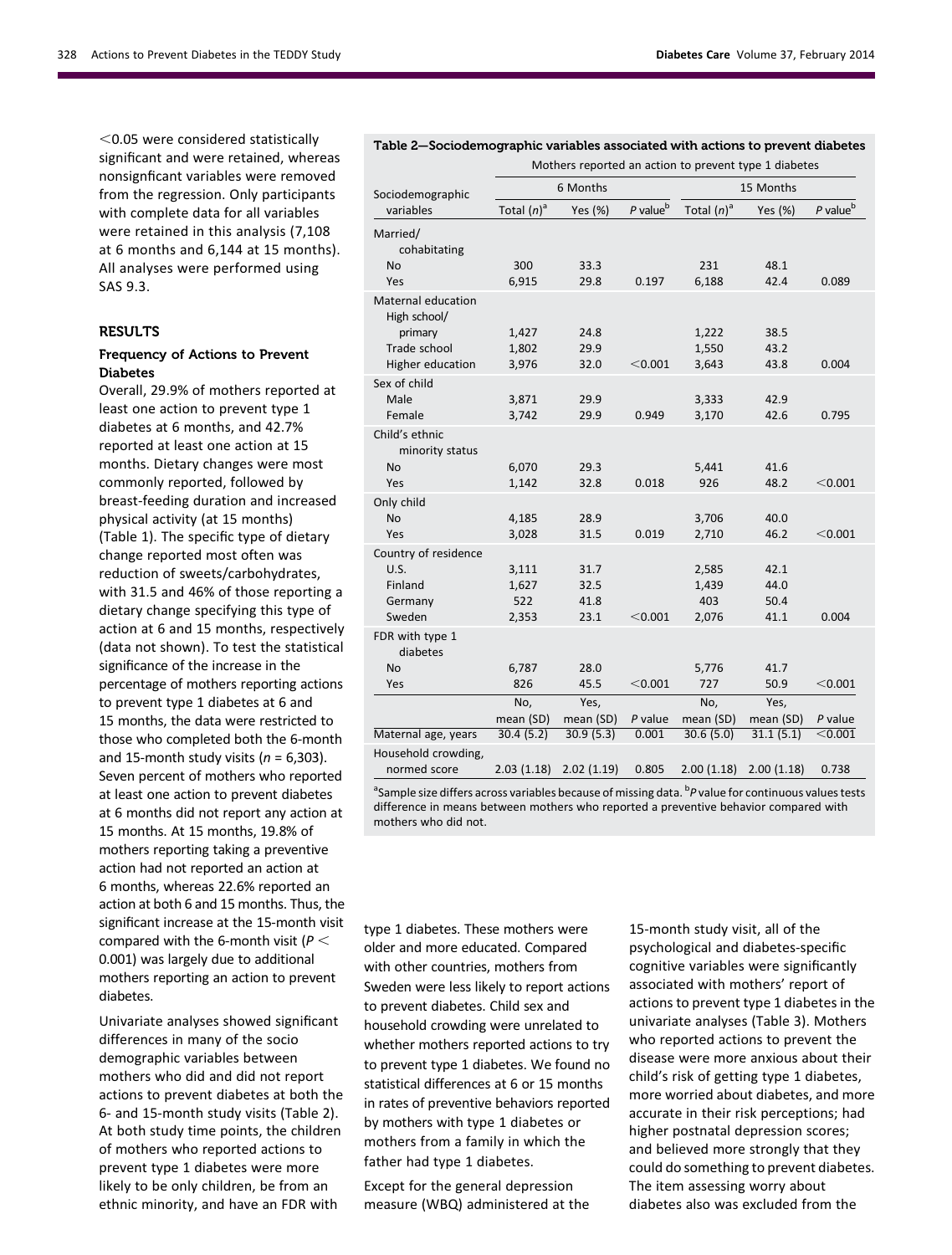|                                                          | Mothers reported an action to prevent type 1 diabetes |            |                      |               |                           |                      |
|----------------------------------------------------------|-------------------------------------------------------|------------|----------------------|---------------|---------------------------|----------------------|
|                                                          | 6 Months                                              |            | 15 Months            |               |                           |                      |
| Variable                                                 | Total $(n)^a$                                         | Yes (%)    | P value <sup>b</sup> | Total $(n)^a$ | Yes (%)                   | P value <sup>b</sup> |
| Worry about diabetes                                     |                                                       |            |                      |               |                           |                      |
| Never $(1)$                                              | 1,174                                                 | 17.2       |                      | 1,163         | 28.9                      |                      |
| Rarely (2)<br>Sometimes to very                          | 3,737                                                 | 27.7       |                      | 3,212         | 40.5                      |                      |
| often (3)                                                | 2,667                                                 | 38.6       | < 0.0001             | 1,969         | 54.3                      | < 0.0001             |
| Baby blues (EPDS) <sup>c</sup>                           |                                                       |            |                      |               |                           |                      |
| <b>No</b>                                                | 6,926                                                 | 29.0       |                      | 5,774         | 41.6                      |                      |
| Yes                                                      | 681                                                   | 38.6       | 0.001                | 525           | 50.5                      | < 0.001              |
| Diabetes risk perception                                 |                                                       |            |                      |               |                           |                      |
| Underestimated                                           | 2,941                                                 | 24.3       |                      | 2.485         | 37.3                      |                      |
| Accurate                                                 | 4,644                                                 | 33.2       | < 0.0001             | 3,998         | 46.0                      | $<$ 0.0001           |
|                                                          | No,                                                   | Yes.       |                      | No.           | Yes.                      |                      |
|                                                          | mean (SD)                                             | mean (SD)  | $P$ value            | mean (SD)     | mean (SD)                 | $P$ value            |
| Diabetes anxiety (STAI)<br><b>Total score</b>            | 35.2(9.7)                                             | 37.7(10.3) | < 0.001              | 33.2(9.4)     | 35.9(9.9)                 | < 0.001              |
| Normed score                                             | 1.89(1.17)                                            | 2.19(1.19) | < 0.001              | 1.64(1.17)    | 1.99(1.17)                | < 0.001              |
| Baby blues (EPDS)                                        |                                                       |            |                      |               |                           |                      |
| <b>Total score</b>                                       | 5.9(4.3)                                              | 6.8(4.5)   | < 0.001              | 5.8(4.2)      | 6.5(4.4)                  | < 0.001              |
| Normed score                                             | 2.49(1.35)                                            | 2.76(1.34) | < 0.001              | 2.46(1.33)    | 2.66(1.34)                | < 0.001              |
| Depression <sup>d</sup> (WBQ)                            |                                                       |            |                      |               |                           |                      |
| Score                                                    |                                                       |            |                      | 3.15(2.17)    | 3.24(2.18)                | 0.127                |
| Normed score                                             |                                                       |            |                      | 2.01(0.72)    | 2.04(0.71)                | 0.146                |
| Belief that diabetes                                     |                                                       |            |                      |               |                           |                      |
| risk can be reduced <sup>e</sup> 3.30 (1.04) 3.91 (0.88) |                                                       |            | < 0.001              |               | $3.04(1.04)$ $3.80(0.83)$ | < 0.001              |

Table 3—Caregiver psychosocial variables associated with actions to prevent diabetes

<sup>a</sup>Sample size differs across variables because of missing data. <sup>b</sup>P value for continuous values tests difference in means between mothers who reported an action to mothers who did not. <sup>c</sup>Clinical cutoff score of  $>$ 13 was used. <sup>d</sup>General depression was measured only at 15-month visit. <sup>e</sup>Higher scores suggest stronger belief that diabetes can be prevented.

regression modeling because of high multicollinearity (data not shown) with the anxiety (STAI) items.

Hierarchical logistical regression was used to identify those variables that uniquely discriminated between mothers who did and did not report actions to prevent type 1 diabetes at both the 6- and 15-month visits. Each successive block of the regression controlled for the preceding variables in the model (see the final model in Table 4). In the first block of the regression, including sociodemographic variables, mothers from Sweden were significantly less likely to report actions to prevent type 1 diabetes than mothers from other countries at 6 months; however, this was no longer the case at 15 months. Only child status, minority group membership, and having an FDR with type 1 diabetes also were predictive of mothers reporting an

action to prevent type 1 diabetes at both 6 and 15 months. Older maternal age and higher levels of maternal education were predictive of mothers reporting engaging in preventive behaviors in the multivariate analysis at both the 6-month and 15-month visit. In the second block of the regression, higher maternal anxiety (STAI) and higher baby blues (EPDS) were predictive of actions to prevent diabetes at both the 6- and 15-month visits. Baby blues (EPDS) scores also predicted actions to prevent diabetes at both study visits. With the addition of the anxiety score (STAI), ethnic minority was no longer a significant predictor of actions to prevent diabetes. In the final block of the regression, both an accurate perception of diabetes risk and higher maternal belief that diabetes can be prevented were predictive of actions to prevent diabetes at both time points when controlling for demographic and psychological variables. With the addition of these two diabetes-specific cognitive variables, baby blues and maternal education were no longer significant predictors at the 15-month visit.

# CONCLUSIONS

Findings of this study suggest that a large proportion (29.9–42.8%) of mothers in the first year of the TEDDY study reported engaging in actions intended to prevent type 1 diabetes. Dietary changes, such as reducing the child's sugar or carbohydrate intake, were the most common category of behavior reported by caregivers, with 20.9 and 29.2% of those engaging in any preventive behavior reporting this type at 6 and 15 months, respectively. It is notable that even with infants and toddlers who generally eat a somewhat limited variety of foods because of their developmental level, mothers are endorsing dietary changes as a behavior intended to reduce the risk of type 1 diabetes. In addition to dietary behaviors, mothers also frequently reported increasing physical activity and increasing the duration of breast-feeding to prevent type 1 diabetes. Data from this study do not provide information about why caregivers engage in certain types of preventive behaviors. Caregivers may access studies focusing on the etiology of type 1 diabetes and that often examine dietary factors, in particular breast milk, as potential contributing factors. Given that carbohydrate reduction and physical activity are common preventive behaviors, families may adopt behaviors used to prevent type 2 diabetes. Perhaps families glean health information from popular press sources, which tend to focus on the prevention of type 2 diabetes. Overall, rates and types of preventive behaviors found in the TEDDY study reiterate findings from the PANDA and DPT-1 studies, which also showed that preventive actions were common among parents of children at risk for type 1 diabetes (4–6). However, the current study replicates these findings within a much larger prospective sample and provides data on the occurrence of these preventive behaviors over time.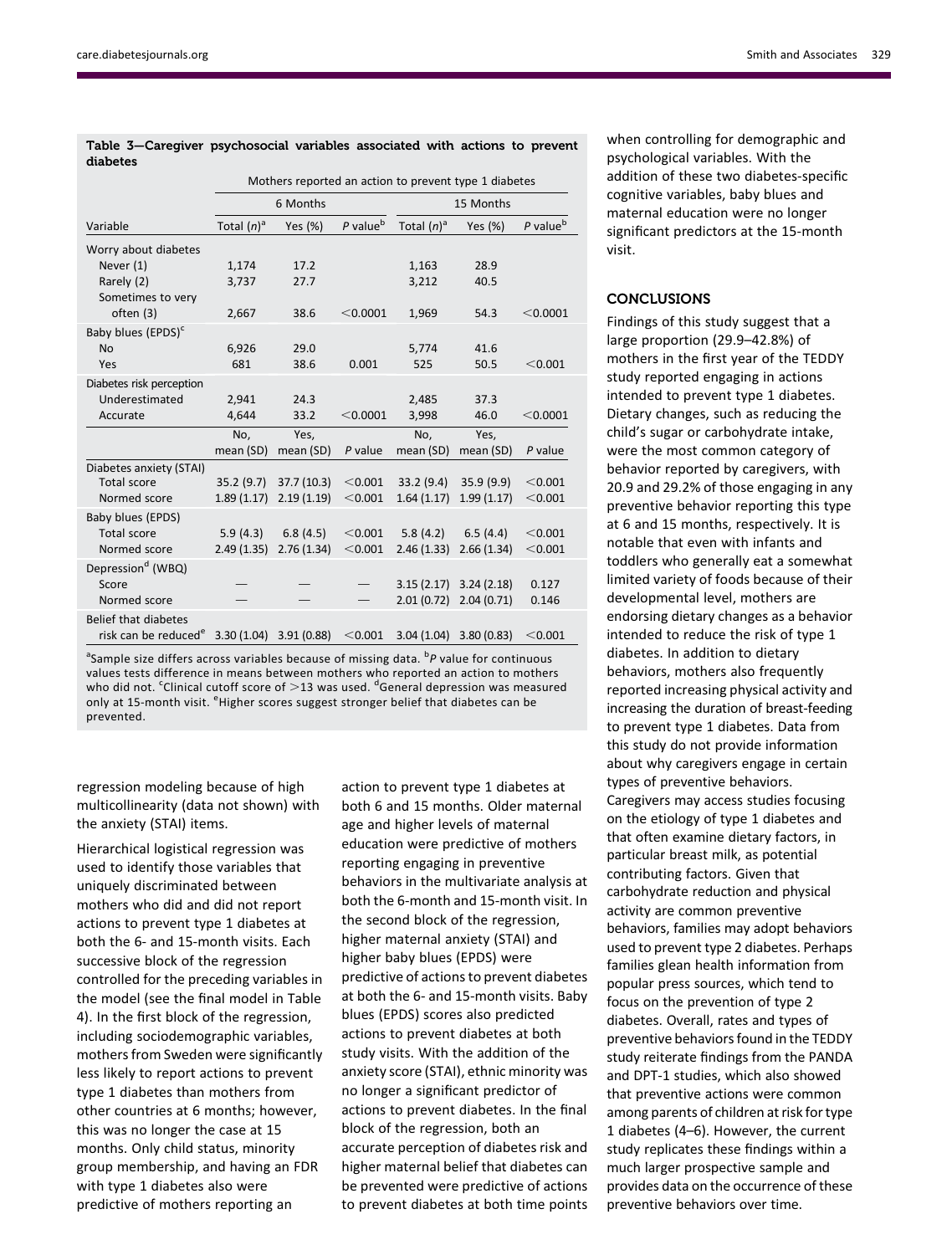| Table 4–Final block of multiple logistic regression analysis of factors associated |  |
|------------------------------------------------------------------------------------|--|
| with mothers reporting preventive behavior at 6 and 15 months <sup>a</sup>         |  |

|                                                                                | 6 Months ( $n = 7,108$ )     |                                                        |           | 15 Months ( $n = 6,144$ )    |                                                        |           |  |
|--------------------------------------------------------------------------------|------------------------------|--------------------------------------------------------|-----------|------------------------------|--------------------------------------------------------|-----------|--|
| Factors                                                                        | <b>OR</b>                    | 95% CI                                                 | $P$ value | <b>OR</b>                    | 95% CI                                                 | $P$ value |  |
| Maternal age, years                                                            | 1.01                         | $1.00 - 1.02$                                          | 0.059     | 1.03                         | $1.02 - 1.05$                                          | < 0.001   |  |
| Married/cohabiting<br>No<br>Yes                                                | 1.00<br>0.82                 | Ref<br>$0.62 - 1.09$                                   | 0.170     | 1.00<br>0.72                 | Ref<br>$0.53 - 0.99$                                   | 0.042     |  |
| Maternal education<br><b>Basic primary</b><br>Trade school<br>Higher education | 1.00<br>1.08<br>1.34         | Ref<br>$0.91 - 1.29$<br>$1.14 - 1.59$                  | < 0.001   | 1.00<br>1.14<br>1.21         | Ref<br>$0.95 - 1.37$<br>$1.03 - 1.44$                  | 0.074     |  |
| Only child<br><b>No</b><br>Yes                                                 | 1.00<br>1.13                 | Ref<br>$1.01 - 1.27$                                   | 0.032     | 1.00<br>1.33                 | Ref<br>$1.18 - 1.50$                                   | < 0.001   |  |
| Country of residence<br>Sweden<br>Finland<br>Germany<br>U.S.                   | 1.00<br>1.57<br>1.93<br>1.55 | Ref<br>$1.34 - 1.85$<br>$1.53 - 2.45$<br>$1.34 - 1.78$ | < 0.001   | 1.00<br>0.94<br>1.08<br>1.17 | Ref<br>$0.82 - 1.08$<br>$0.92 - 1.27$<br>$0.90 - 1.25$ | 0.176     |  |
| FDR with type 1 diabetes<br><b>No</b><br>Yes                                   | 1.00<br>2.20                 | Ref<br>$1.85 - 2.62$                                   | < 0.001   | 1.00<br>1.68                 | Ref<br>$1.38 - 2.03$                                   | < 0.001   |  |
| Diabetes anxiety (STAI),<br>normalized score                                   | 1.21                         | $0.15 - 1.27$                                          | < 0.001   | 1.34                         | $1.27 - 1.41$                                          | < 0.001   |  |
| Baby blues (EPDS), <sup>b</sup><br>normalized score                            | 1.10                         | $1.06 - 1.15$                                          | < 0.001   | 1.03                         | $0.99 - 1.08$                                          | 0.187     |  |
| Diabetes risk perception<br>Underestimated<br>Accurate                         | 1.00<br>1.46                 | Ref<br>$1.30 - 1.65$                                   | < 0.001   | 1.00<br>1.55                 | Ref<br>$1.37 - 1.75$                                   | < 0.001   |  |
| Belief that diabetes risk<br>can be reduced <sup>c</sup>                       | 2.10                         | $1.97 - 2.23$                                          | < 0.001   | 2.72                         | $2.54 - 2.91$                                          | < 0.001   |  |

<sup>a</sup>Analysis restricted to those with no missing data on any variable. <sup>b</sup>Baby blues was measured at only the 6-month visit. <sup>c</sup>Higher scores suggest stronger belief that diabetes can be prevented. OR, odds ratio.

There were important international differences in this phenomenon as well, with mothers from Germany being most likely to report preventive behaviors and mothers from Sweden being least likely to report these behaviors. It may be that mothers from different countries receive different health-related information (e.g., more emphasis on extended breast-feeding, increased focus on dietary supplements such as vitamin D). Furthermore, the higher frequency of preventive actions reported by German mothers may be related to the fact that more participants with an FDR with type 1 diabetes were recruited from Germany compared with other TEDDY sites, and positive FDR status was significantly related to increased frequency of actions to prevent type 1 diabetes. It is somewhat surprising that mothers of children with an FDR with type 1 diabetes are more likely to engage in

preventive behaviors given that they likely have more knowledge about the condition and potential influencing factors (i.e., the lack of evidence that behaviors prevent type 1 diabetes). However, it may be that these mothers are more invested in preventing their child from developing type 1 diabetes given their personal family experience with the condition. Regardless of whether a child's mother or father has diabetes, rates of preventive behaviors do not change significantly and continue to be higher than that of families in the general population. This suggests that any firsthand experience with type 1 diabetes is related to more preventive behaviors. Overall, the frequency of behaviors intended to prevent type 1 diabetes increased over time, which suggests that mothers continue to believe it is important to make attempts to prevent type 1 diabetes as their child grows older. This increase may in

part be due to more opportunities for mothers to change behaviors as their child ages. For example, although it is difficult to increase the physical activity of a young infant, as children become mobile mothers can more easily encourage additional activity if they choose.

In our examination, a number of demographic and psychosocial variables were related to actions to prevent type 1 diabetes reported by caregivers. At both time points, older mothers, those with more education, those with an FDR with type 1 diabetes, mothers from countries other than Sweden, mothers of an child in an ethnic minority, and mothers with only one child were more likely to report engaging in a preventive action. In addition, most psychological variables-type 1 diabetes risk perception, belief in the ability to prevent type 1 diabetes, caregiver anxiety, and postpartum depression-were related to the report of actions to prevent type 1 diabetes at both time points. General depression measured at 15 months was not related to actions to prevent type 1 diabetes, although postpartum depression was related to these actions. This may suggest that general depression is not a correlate of preventive behaviors, or it may be that a measure of depression on a general well-being scale is not sensitive enough to relate to this phenomenon.

Findings from the hierarchical regression models suggest that psychological variables accounted for some of the differences in reports of preventive behaviors among various sociodemographic groups. For example, ethnic minority status was not a significant predictor with the addition of the maternal anxiety about diabetes measure (block 2 of the regression; data not shown). This suggests that ethnic minority status affects actions to prevent diabetes because of mothers' increased anxiety. Furthermore, caregiver education, marital status, country of residence, and baby blues were no longer significantly related to actions to prevent diabetes at 15 months when diabetesspecific cognitive variables were included in the final block of the model. This indicates that differences in beliefs about the ability to prevent type 1 diabetes